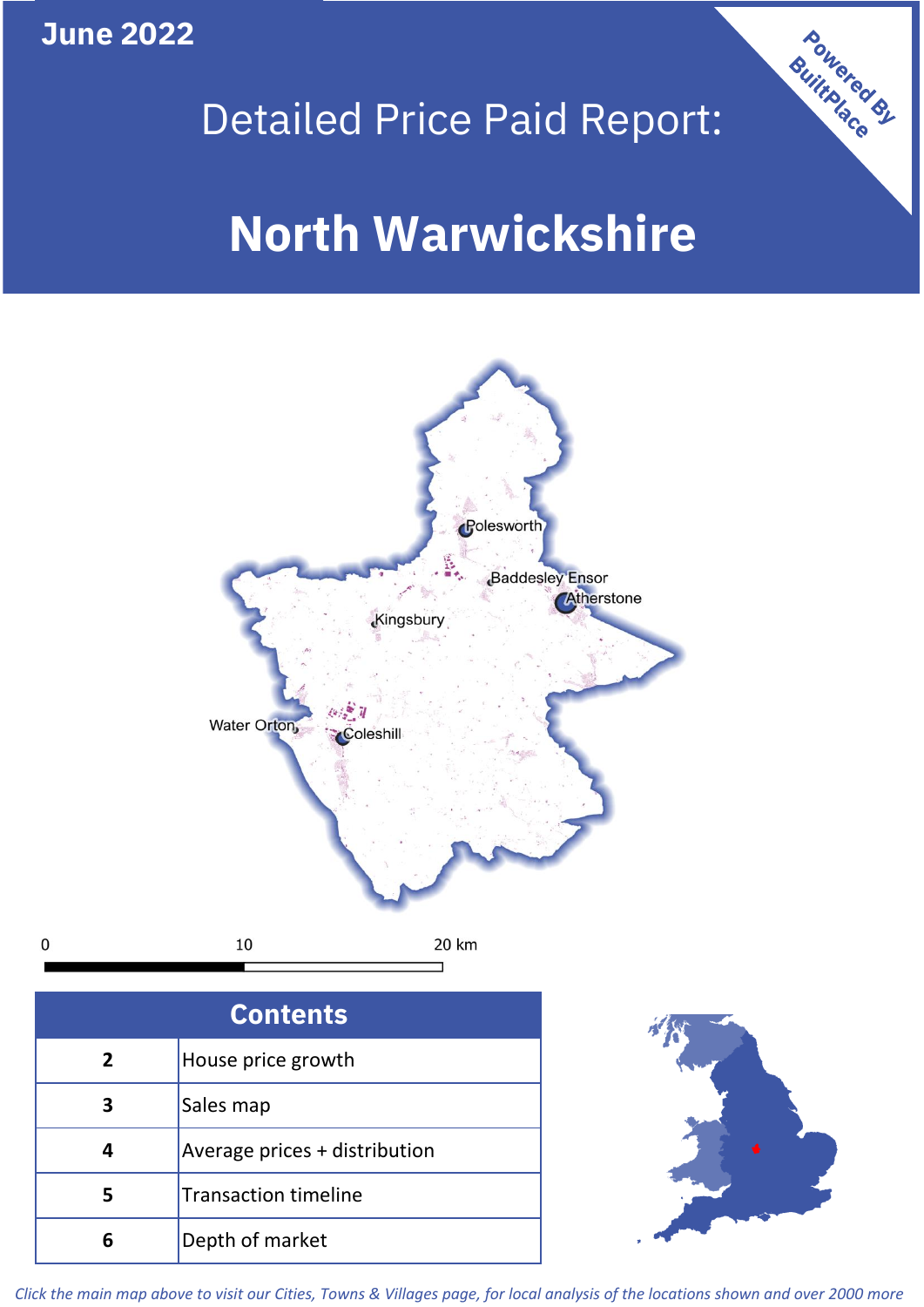## **Headline Data**

|                     | <b>Current level</b> | 3 month  | <b>Annual</b> | 5 year  | 10 year |
|---------------------|----------------------|----------|---------------|---------|---------|
| <b>House prices</b> | £250,149             | 5.5%     | 10.6%         | 32.8%   | 67.8%   |
| <b>Transactions</b> | 973                  | $-13.1%$ | 16.0%         | $-4.6%$ | 56.4%   |

## **House Price Growth (April 2022 data)**

#### *Annual Change in House Prices*



House prices in North Warwickshire grew by 10.6% in the 12 months to April 2022 (based on 3-month smoothed data). By comparison national house prices grew by 10.7% and prices in the West Midlands grew by 10.9% over the same period.

North Warwickshire house prices are now 46.8% above their previous peak in 2007, compared to +45.8% for the West Midlands and +52.9% across England.



#### *Year-To-Date Change in House Prices, December to April*

Local prices have grown by 5.6% in 2022 so far, compared to growth of 1.6% over the same period last year.

#### *Source: OS OpenData; UK House Price Index (Contains HM Land Registry data © Crown copyright)*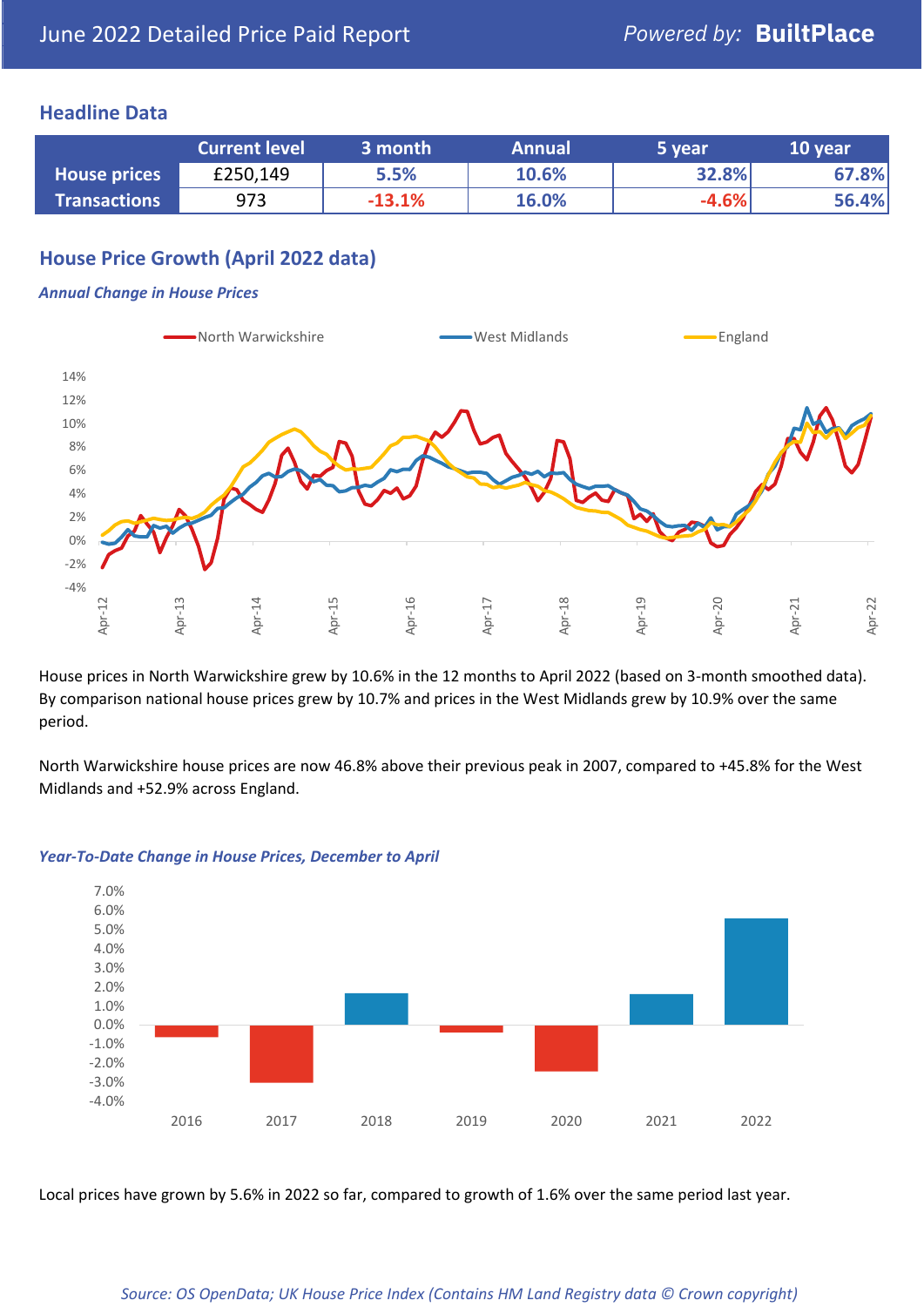## **House Price Map**

### *12 months to April 2022*



*Each point is one postcode, coloured by the average value relative to all sales in this local authority (price bands are LA-specific quintiles).*

## **Map Key**

| Min      | Max      |                            |
|----------|----------|----------------------------|
| Up to    | £166,000 | 1st quintile / lowest 20%  |
| £166,000 | £209,000 | 2nd quintile               |
| £209,000 | £263,000 | 3rd quintile               |
| £263,000 | £344,000 | 4th quintile               |
| £344,000 | and over | 5th quintile / highest 20% |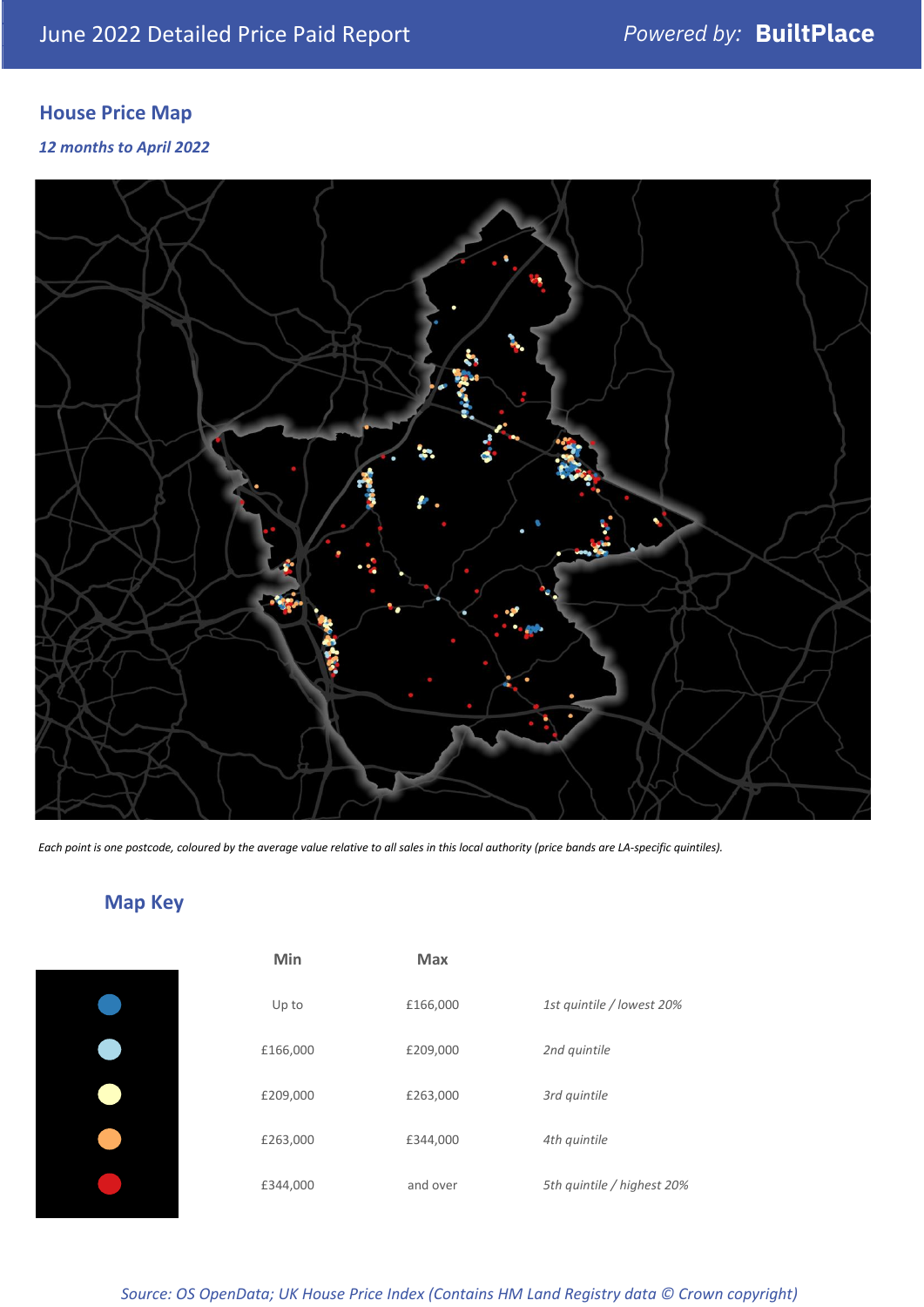## **Average House Price by Property Type**

#### *12 months to April 2022*



|                 | <b>New</b>           | <b>Second hand</b> |  |
|-----------------|----------------------|--------------------|--|
| <b>Flat</b>     | No recorded<br>sales | £142,171           |  |
| <b>Terraced</b> | No recorded<br>sales | £189,455           |  |
| Semi-detached   | No recorded<br>sales | £249,739           |  |
| <b>Detached</b> | £322,918             | £407,755           |  |

## **House Price Distribution by Year**

*All properties, by price band and calendar year (2020 = year to date)*

|                    | 1997 | 2002 | 2007 | 2012 | 2017 | 2019 | 2020 |
|--------------------|------|------|------|------|------|------|------|
| <b>Under £100k</b> | 88%  | 58%  | 12%  | 15%  | 6%   | 2%   | 1%   |
| £100-200k          | 11%  | 35%  | 63%  | 64%  | 49%  | 36%  | 29%  |
| E200-300k          | 1%   | 5%   | 16%  | 15%  | 28%  | 33%  | 41%  |
| £300-400k          | 0%   | 1%   | 5%   | 4%   | 10%  | 17%  | 13%  |
| £400-500k          | 0%   | 1%   | 2%   | 1%   | 4%   | 6%   | 6%   |
| <b>£500k-1m</b>    | 0%   | 0%   | 2%   | 1%   | 3%   | 6%   | 11%  |
| £1-2m              | 0%   | 0%   | 0%   | 0%   | 0%   | 0%   | 0%   |
| <b>Over £2m</b>    | 0%   | 0%   | 0%   | 0%   | 0%   | 0%   | 0%   |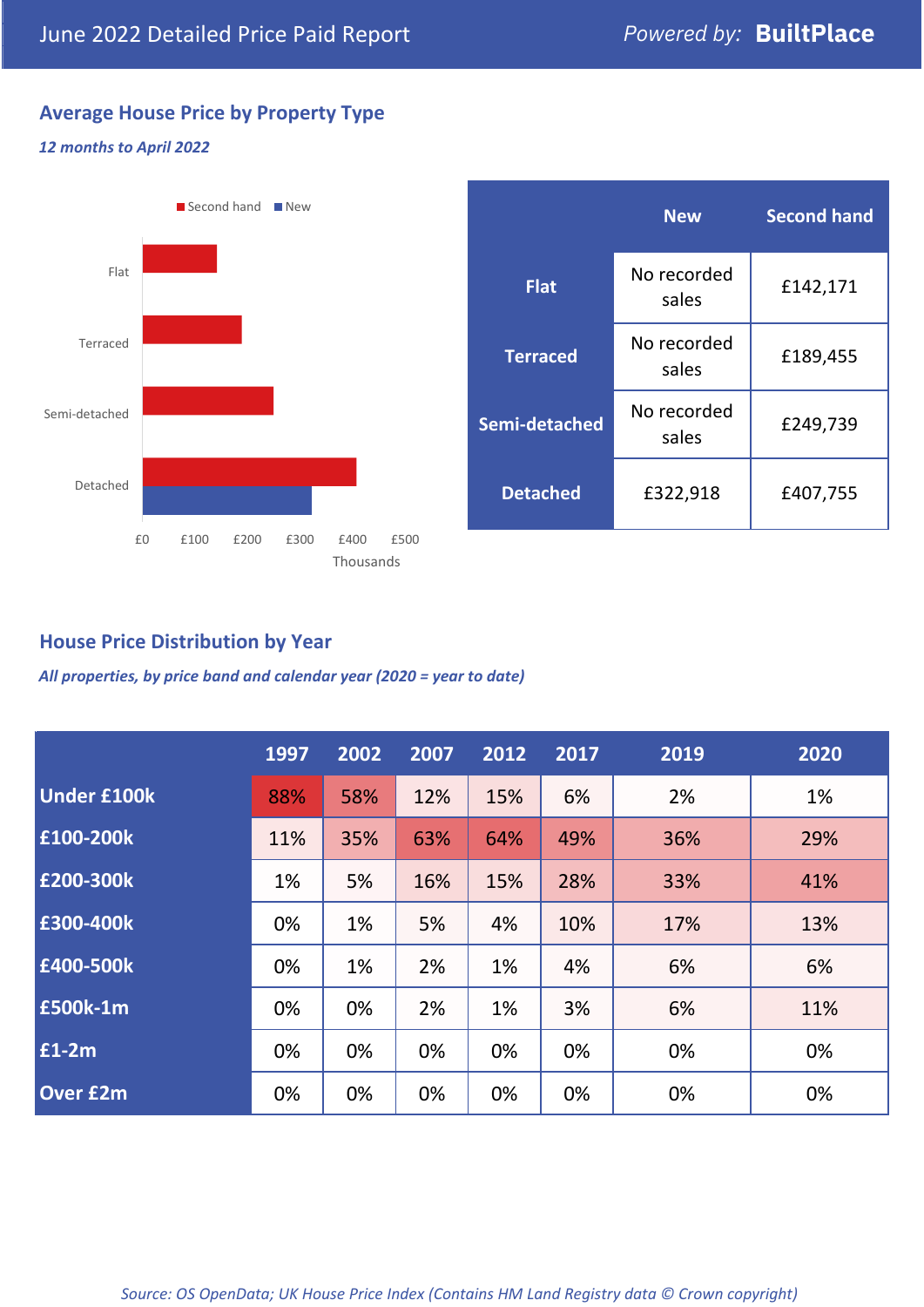## **Transactions (February 2022 data)**

*Annual Transactions, Indexed (2001-05 average = 100)*



There were 973 transactions in North Warwickshire during the 12 months to February 2022. This is 76% of the average from 2001-05 and suggests activity is below pre-downturn levels.

Transactions in North Warwickshire have fallen by 2.2% since 2014, compared to changes of -4.1% for West Midlands and -7.7% for England.



#### *Cash and New Build Sales as % of Total, by Year*

*Note: The data on this page EXCLUDES transactions identified as transfers under a power of sale/repossessions, buy-to-lets (where they can be identified by a mortgage), and transfers to non-private individuals - i.e. it comprises only Land Registry 'A' data.*